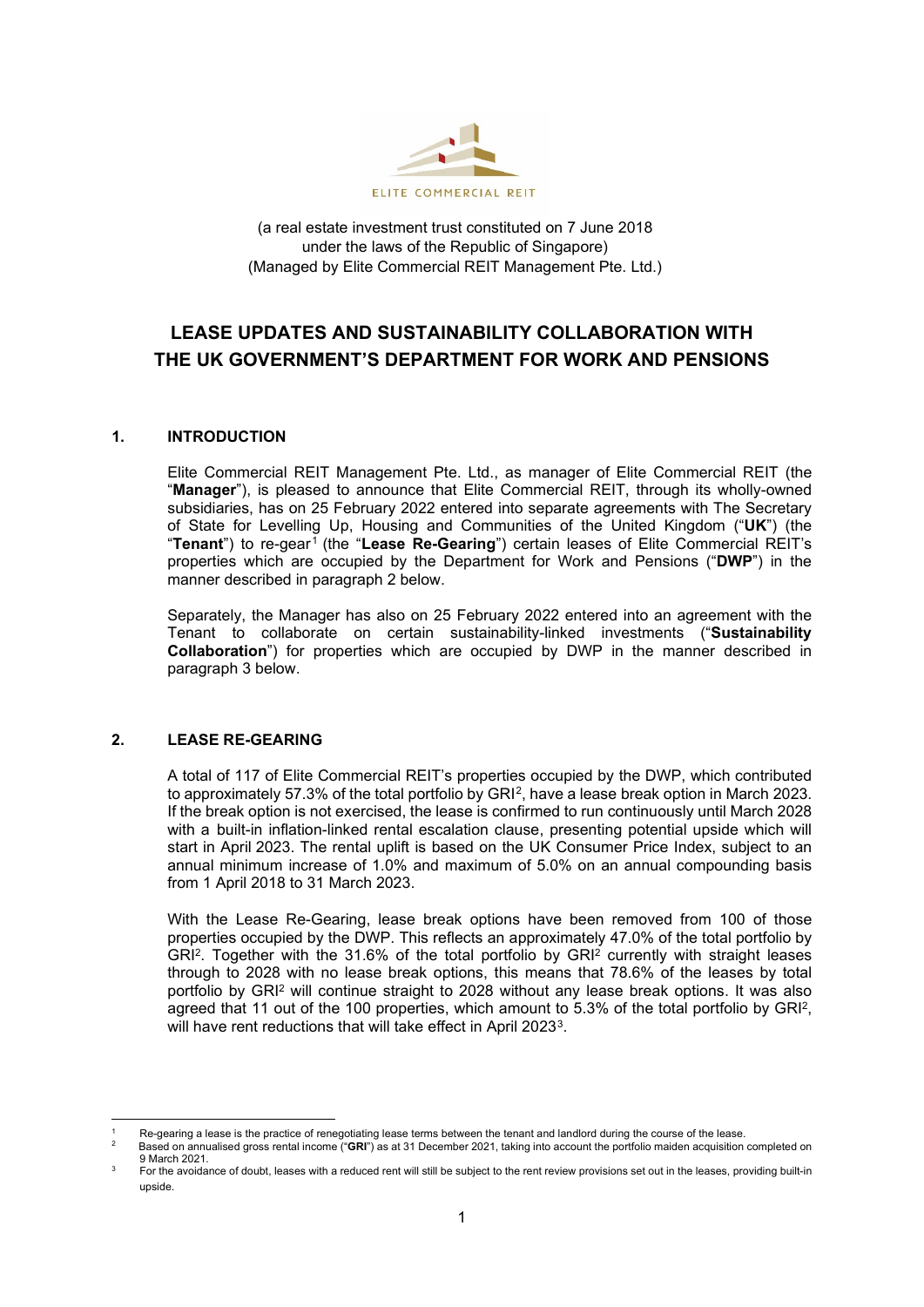The outcome achieved through the Lease Re-Gearing enhances income visibility for Elite Commercial REIT for the next six years, thus ensuring sustainable distribution to unitholders of Elite Commercial REIT ("**Unitholders**") for the longer term.

The WALE of Elite Commercial REIT's portfolio will remain stable at 6.0 years post Lease Re-Gearing.



## **2.1 Before the Lease Re-Gearing:**

## **After the Lease Re-Gearing:**



#### **Notes:**

(1) Discrepancies between the listed figures and totals thereof are due to rounding.

(2) Percentage of rent by WALE (Weighted Average Lease to Expiry) – Based on the final termination date of the lease agreement (assuming the tenant does not terminate the lease on the permissible break dates)

(3) Percentage of rent by WALB (Weighted Average Lease to Break) – Based on the next permissible break date at the tenant's election or the expiry of the lease, whichever is earlier.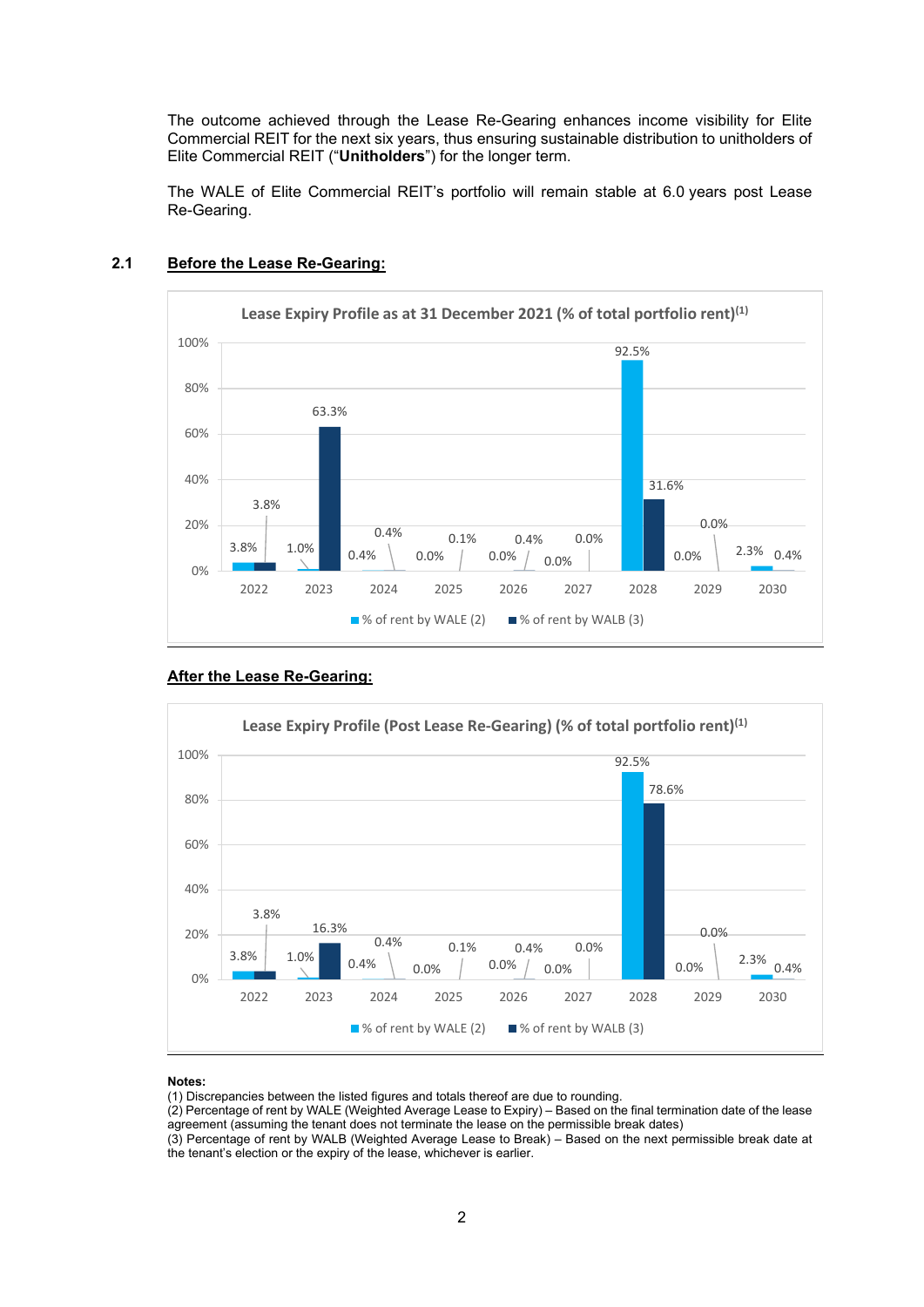## **3. KEY TERMS OF THE SUSTAINABILITY COLLABORATION**

#### **3.1 Sustainability Collaboration**

Our leases are contracted on full repairing and insuring terms ("**FRI**") where the tenant has the obligation to repair the external, internal and structural aspects of the property.

Notwithstanding the FRI nature of our leases, we have entered into the Sustainability Collaboration with the DWP, where we commit to invest £12.5 million (the "**Sustainability Contribution**") towards agreed upon asset enhancement works on Elite Commercial REIT's properties over three years.

Examples of such agreed upon works would include repair, replacement or upgrade of the lighting systems, heating and cooling systems, insulation and solar panels, and other initiatives which are likely to improve the properties' energy efficiency to a more sustainable standard, resulting in an upgrade of the Energy Performance Certificate ("**EPC**") ratings [4](#page-2-0) for the properties.

This Sustainability Collaboration is part of the Manager's proactive strategy to ensure that the properties remain relevant and to enhance the long-term value of Elite Commercial REIT by integrating sustainability considerations into its overall business strategy.

## **3.2 Establishing Collaborative Relationship with Primary Occupier**

This innovative collaboration with Elite Commercial REIT's primary occupier, DWP, marks a commitment by both the landlord and the occupier to achieve sustainability goals such as the UK Government's commitment to achieve net zero carbon emissions by 2050<sup>5</sup>.

#### **3.3 Funding Sources**

Elite Commercial REIT has sufficient internal funding sources to fund the Sustainability Contribution, such as through existing and new debts as well as cash retained from the Dividend Reinvestment Plan to meet the funding obligations.

#### **3.4 Energy Performance Certificates**

#### For England and Wales:

The current minimum Energy Performance of Buildings for non-domestic private rented property[6](#page-2-2) under the Regulation includes amongst others: -

• Landlords must not continue to let non-domestic property below EPC Band E to existing or new tenants by 1 April 2023, unless exemptions are obtained.

The UK Government is currently going through the parliament phase for the new Minimum Energy Performance of Buildings (No. 2) Bill. The proposed Bill includes amongst others: -

• All rented non-domestic buildings must be EPC Band B by 2030

Guidance includes an interim milestone of EPC Band C by 2027.

Elite Commercial REIT's properties in England and Wales currently have EPC ratings ranging from Band B to E.

<span id="page-2-0"></span><sup>4</sup>An EPC measures the energy efficiency of a property on a scale of A to G. It contains information about a property's energy use and typical energy costs, as well as recommendations about how to reduce energy use and save money.

<sup>5</sup> Source: Gov.UK, HM Government, Net Zero Strategy: Build Back Greener, October 2021.

<span id="page-2-2"></span><span id="page-2-1"></span><sup>6</sup> Non-domestic private rented property refers to any privately rented property that is not a dwelling, meaning a building or part of a building occupied or intended to be occupied as a separate dwelling. A property may be a whole building, or may be a unit within a building. (The meaning of non-domestic private rented property is set by Regulation 20(1), as defined by section 42(1)(b) of the Energy Act 2011.)